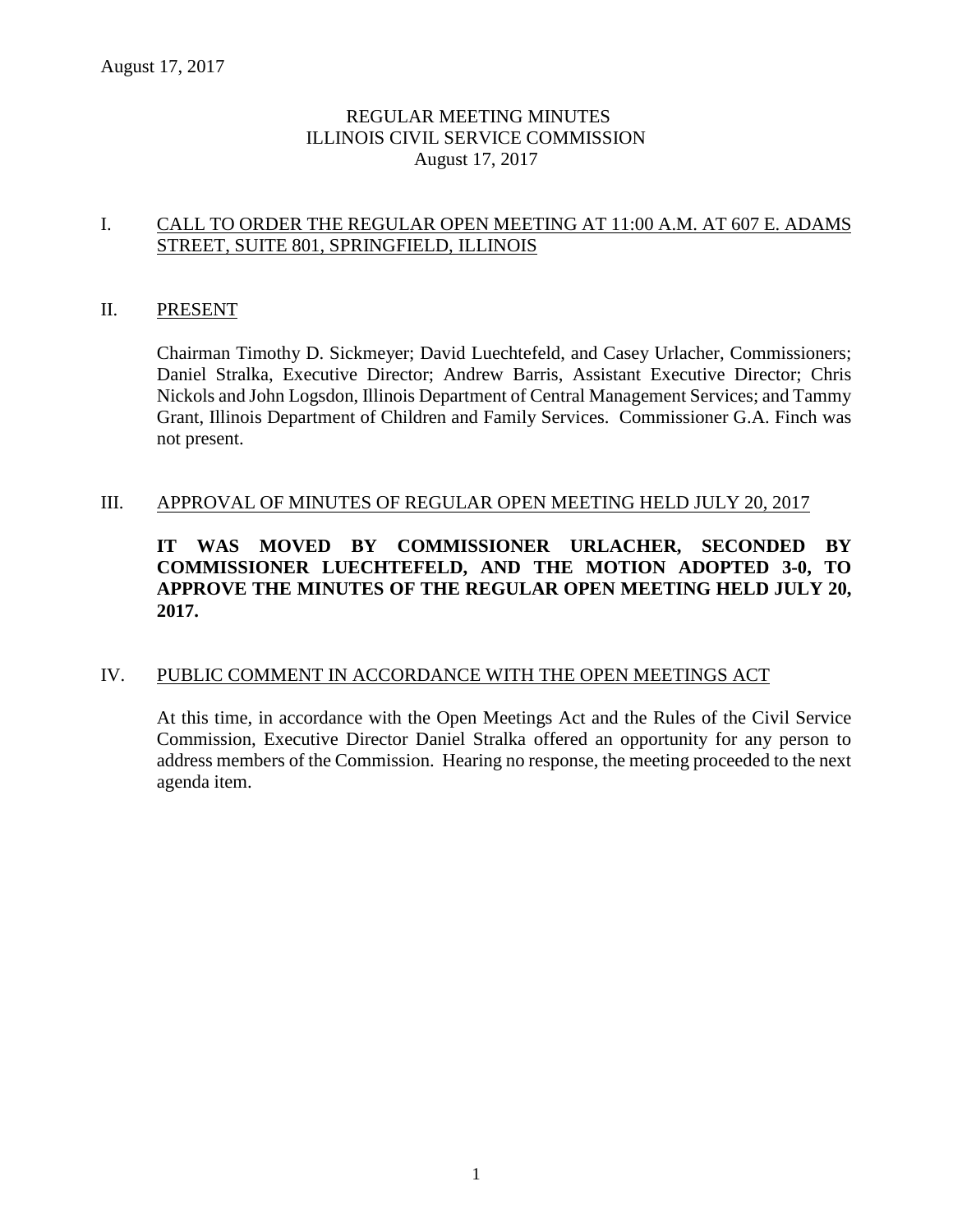#### V. EXEMPTIONS UNDER SECTION  $4d(3)$  OF THE PERSONNEL CODE

# A. Report on Exempt Positions from Department of Central Management Services

|        | Total            | Number of Exempt |
|--------|------------------|------------------|
| Agency | <b>Employees</b> | Positions        |
|        |                  |                  |
|        |                  |                  |
|        |                  |                  |
|        |                  |                  |
|        |                  |                  |
|        |                  |                  |
|        |                  |                  |
|        |                  |                  |
|        |                  |                  |
|        |                  |                  |
|        |                  |                  |
|        |                  |                  |
|        |                  |                  |
|        |                  |                  |
|        |                  |                  |
|        |                  |                  |
|        |                  |                  |
|        |                  |                  |
|        |                  |                  |
|        |                  |                  |
|        |                  |                  |
|        |                  |                  |
|        |                  |                  |
|        |                  |                  |
|        |                  |                  |
|        |                  |                  |
|        |                  |                  |
|        |                  |                  |
|        |                  |                  |
|        |                  |                  |
|        |                  |                  |
|        |                  |                  |
|        |                  |                  |
|        |                  |                  |
|        |                  |                  |
|        |                  |                  |
|        |                  |                  |
|        |                  |                  |
|        |                  |                  |
|        |                  |                  |
|        |                  |                  |
|        |                  |                  |
|        |                  |                  |
|        |                  |                  |
|        |                  |                  |
|        |                  |                  |
|        |                  |                  |
|        |                  |                  |
|        |                  |                  |
|        |                  |                  |
|        |                  |                  |
|        |                  |                  |
|        |                  |                  |
|        |                  |                  |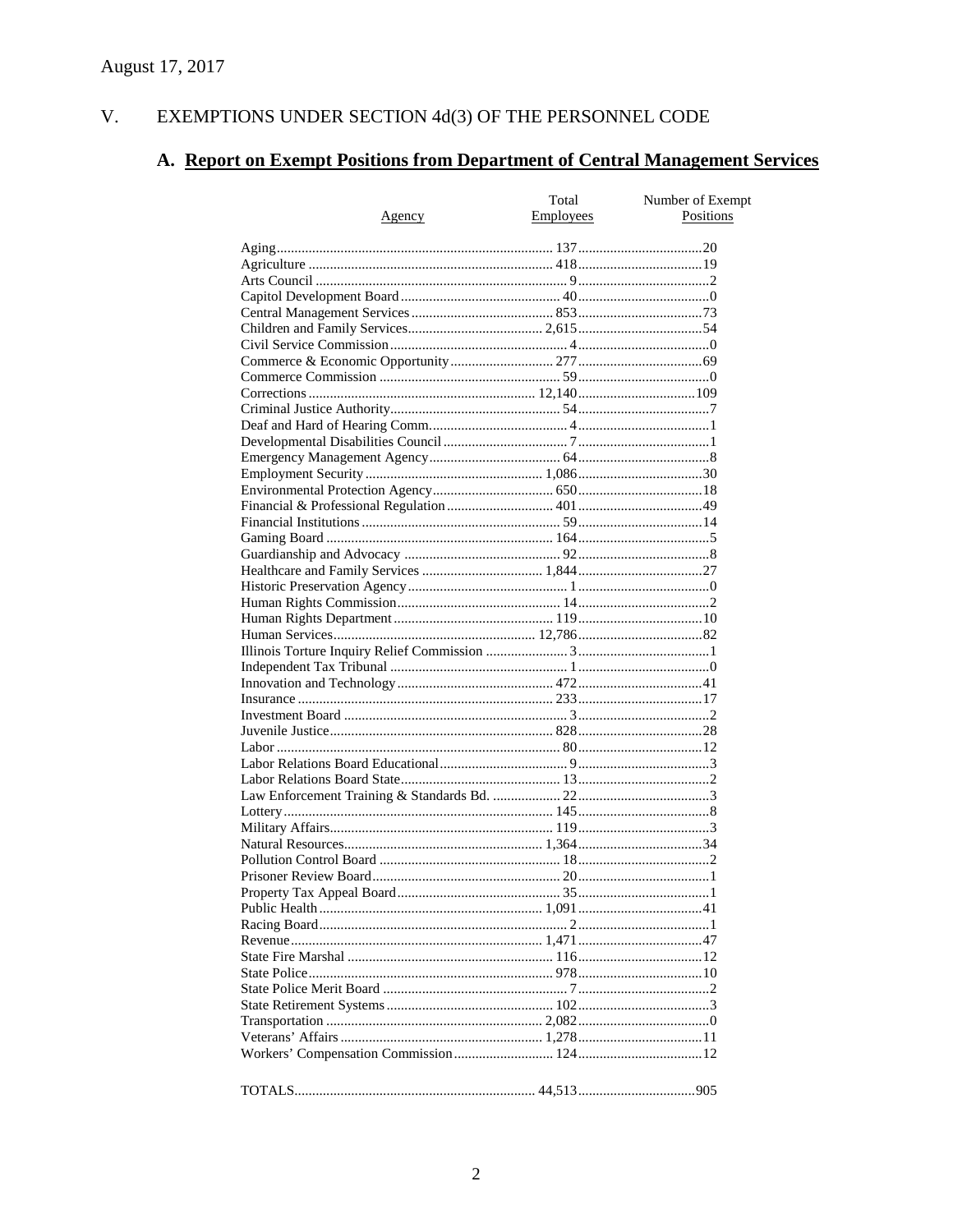### **B. Governing Rule – Section 1.142 Jurisdiction B Exemptions**

- a) The Civil Service Commission shall exercise its judgment when determining whether a position qualifies for exemption from Jurisdiction B under Section 4d(3) of the Personnel Code. The Commission will consider any or all of the following factors inherent in the position and any other factors deemed relevant to the request for exemption:
	- 1) The amount and scope of principal policy making authority;
	- 2) The amount and scope of principal policy administering authority;
	- 3) The amount of independent authority to represent the agency, board or commission to individuals, legislators, organizations or other agencies relative to programmatic responsibilities;
	- 4) The capability to bind the agency, board or commission to a course of action;
	- 5) The nature of the program for which the position has principal policy responsibility;
	- 6) The placement of the position on the organizational chart of the agency, board or commission;
	- 7) The mission, size and geographical scope of the organizational entity or program within the agency, board or commission to which the position is allocated or detailed.
- b) The Commission may, upon its own action after 30 days notice to the Director of Central Management Services or upon the recommendation of the Director of the Department of Central Management Services, rescind the exemption of any position that no longer meets the requirements for exemption set forth in subsection (a). However, rescission of an exemption shall be approved after the Commission has determined that an adequate level of managerial control exists in exempt status that will insure responsive and accountable administrative control of the programs of the agency, board or commission.
- c) For all positions currently exempt by action of the Commission, the Director of Central Management Services shall inform the Commission promptly in writing of all changes in essential functions, reporting structure, working title, work location, position title, position number or specialized knowledge, skills, abilities, licensure or certification.
- d) Prior to granting an exemption from Jurisdiction B under Section 4d(3) of the Personnel Code, the Commission will notify the incumbent of the position, if any, of its proposed action. The incumbent may appear at the Commission meeting at which action is to be taken and present objections to the exemption request.

(Source: Amended at 34 Ill. Reg. 3485, effective March 3, 2010)

\* \* \*

# **C. None submitted**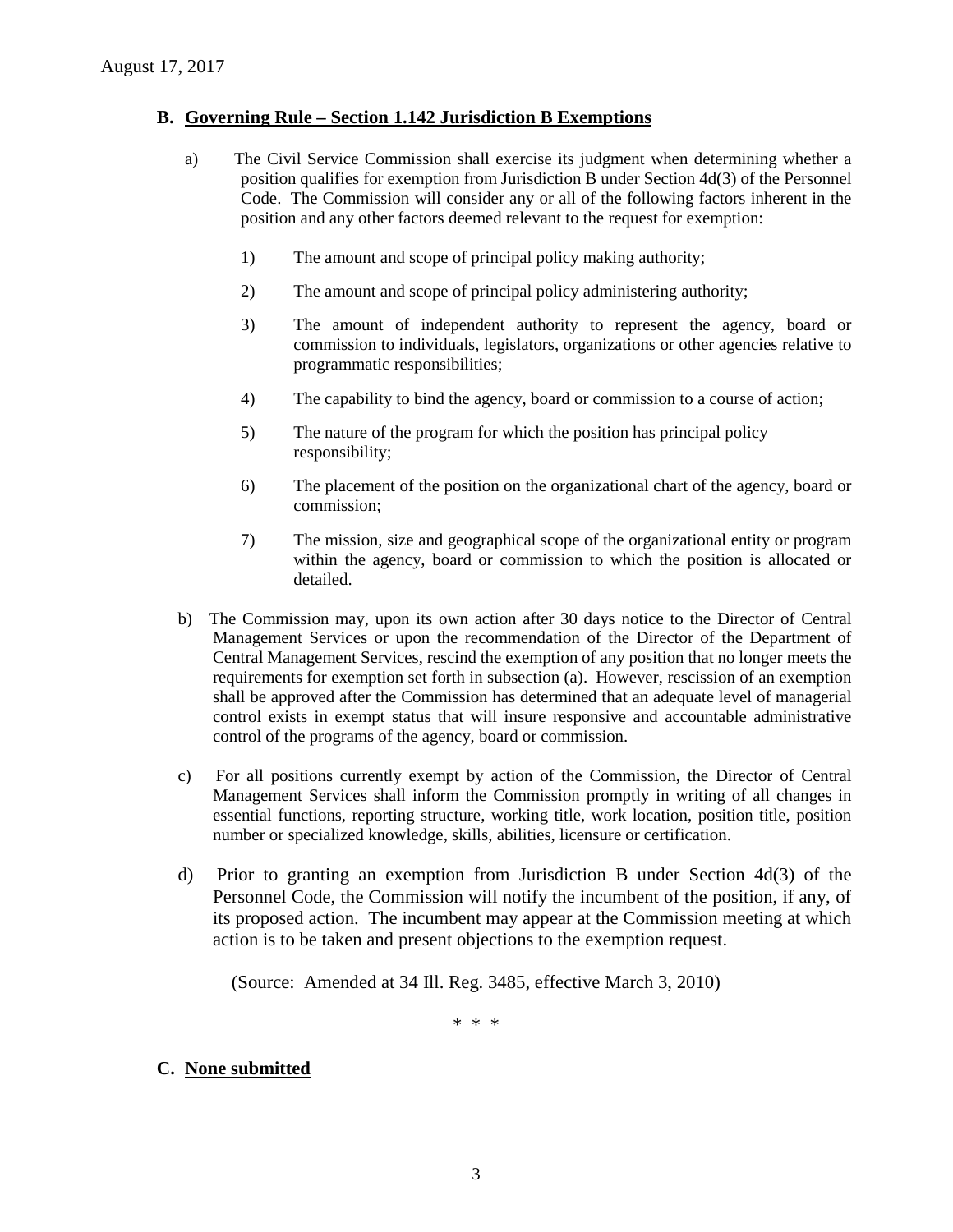### VI. CLASS SPECIFICATIONS

#### **A. Governing Rule – Section 1.45 Classification Plan**

The Commission will review the class specifications requiring Commission approval under the Classification Plan and will approve those that meet the requirements of the Personnel Code and Personnel Rules and conform to the following accepted principles of position classification:

- a) The specifications are descriptive of the work being done or that will be done;
- b) Identifiable differentials are set forth among classes that are sufficiently significant to permit the assignment of individual positions to the appropriate class;
- c) Reasonable career promotional opportunities are provided;
- d) The specifications provide a reasonable and valid basis for selection screening by merit examinations;
- e) All requirements of the positions are consistent with classes similar in difficulty, complexity and nature of work.

The following class titles were submitted for revision by the Director of the Illinois Department of Central Management Services:

# **B. Child Protection Associate Specialist (revise) Child Protection Specialist (revise) Child Protection Advanced Specialist (revise) Children and Family Service Intern option 1 (revise) Children and Family Service Intern option 2 (revise)**

Assistant Executive Director Andrew Barris inquired as to the name of the Director of the agency referenced in the Classification Analysis section of the Department of Central Management Services (CMS) class study. John Logsdon, CMS Technical Services, indicated that Beverly Walker was the Director of the Department of Children and Family Services (DCFS) referenced in the class study and indicated that it was very quick turnaround between the agency's request and the CMS completion of the class study. Logsdon explained that the revisions were necessary to allow an increase in the number of people who qualified for the job as the Director wanted to get more qualified people working on cases. Commissioner Luechtefeld asked about the nature of the change in requirements and the effect such changes might have on children's safety. Tammy Grant, Director of Human Resources at DCFS, and John Logsdon explained that the education requirements were not changed but only the experience requirements were revised as such revisions would create consistency in qualifications as they would mirror the qualifications for the Child Welfare Associate Specialist and Child Welfare Specialist classes.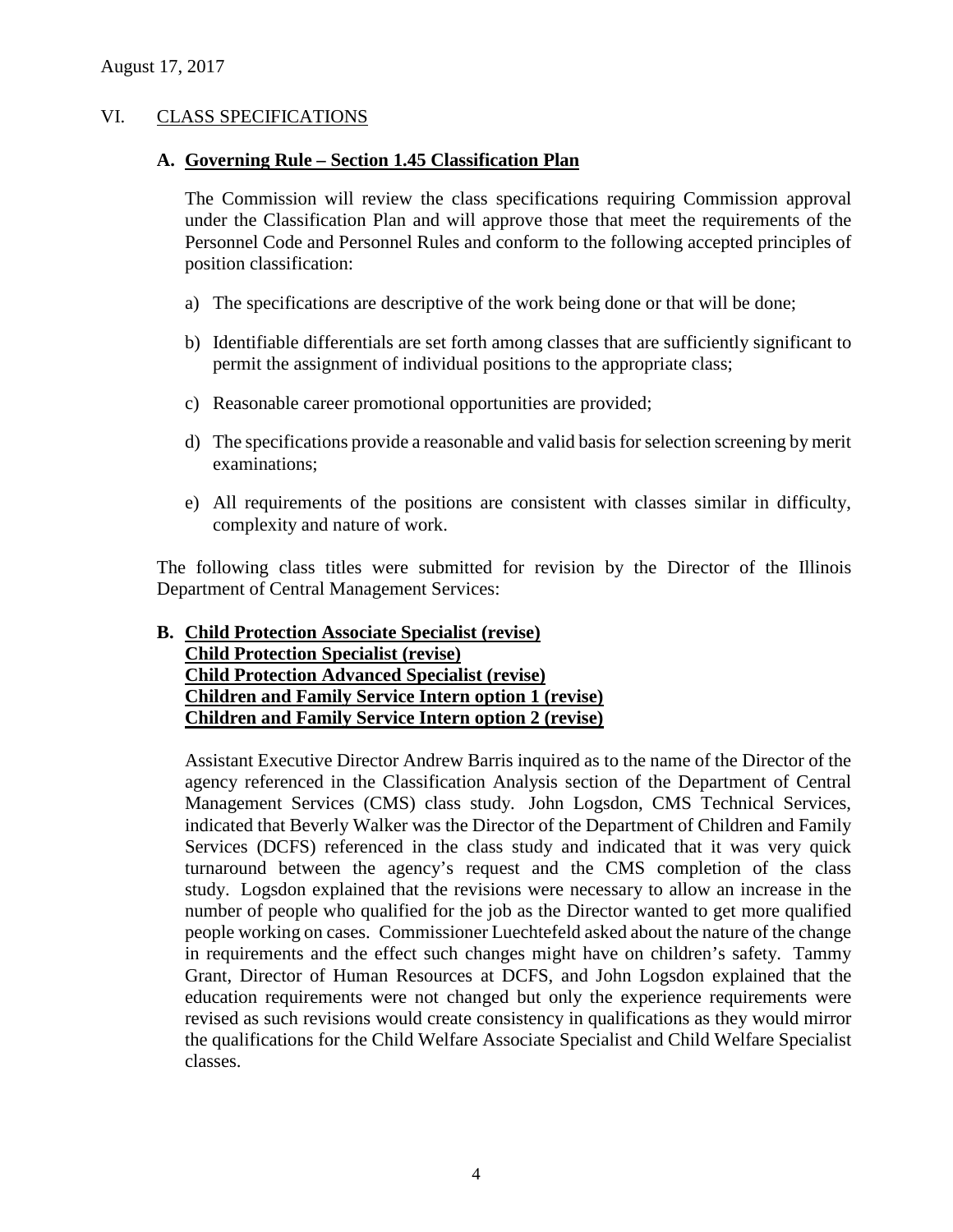# **IT WAS MOVED BY COMMISSIONER URLACHER, SECONDED BY COMMISSIONER LUECHTEFELD, AND THE MOTION ADOPTED 3-0 TO APPROVE THE REVISION OF THE FOLLOWING CLASS TITLES TO BE EFFECTIVE SEPTEMBER 1, 2017:**

**B. Child Protection Associate Specialist (revise) Child Protection Specialist (revise) Child Protection Advanced Specialist (revise) Children and Family Service Intern option 1 (revise) Children and Family Service Intern option 2 (revise)**

**IT WAS MOVED BY COMMISSIONER URLACHER, SECONDED BY COMMISSIONER LUECHTEFELD, AND THE MOTION ADOPTED 3-0 TO DISAPPROVE ANY CLASS SPECIFICATIONS RECEIVED BY THE COMMISSION STAFF NOT CONTAINED IN THIS AGENDA TO ALLOW ADEQUATE STUDY.** 

# VII. PERSONNEL RULES

### **A. Civil Service Commission Governing Rule – Section 1.310 Personnel Rules**

The Commission has power to disapprove new rules or amendments to existing rules submitted by the Director of Central Management Services. Such proposed new rules or amendments of existing rules submitted to the Commission shall be accompanied by a report of proceedings attending the prior public hearing required by law with respect to them. If the Commission does not disapprove new rules or any amendment to existing rules within 30 days following the receipt from the Director of Central Management Services, the new rules or amendments have the force and effect of law after filing by the Director with the Secretary of State.

### **B. None submitted**

**IT WAS MOVED BY COMMISSIONER LUECHTEFELD, SECONDED BY COMMISSIONER URLACHER, AND THE MOTION ADOPTED 3-0 TO DISAPPROVE ANY AMENDMENTS TO PERSONNEL RULES RECEIVED BY THE COMMISSION STAFF BUT NOT CONTAINED IN THIS AGENDA TO ALLOW ADEQUATE STUDY.**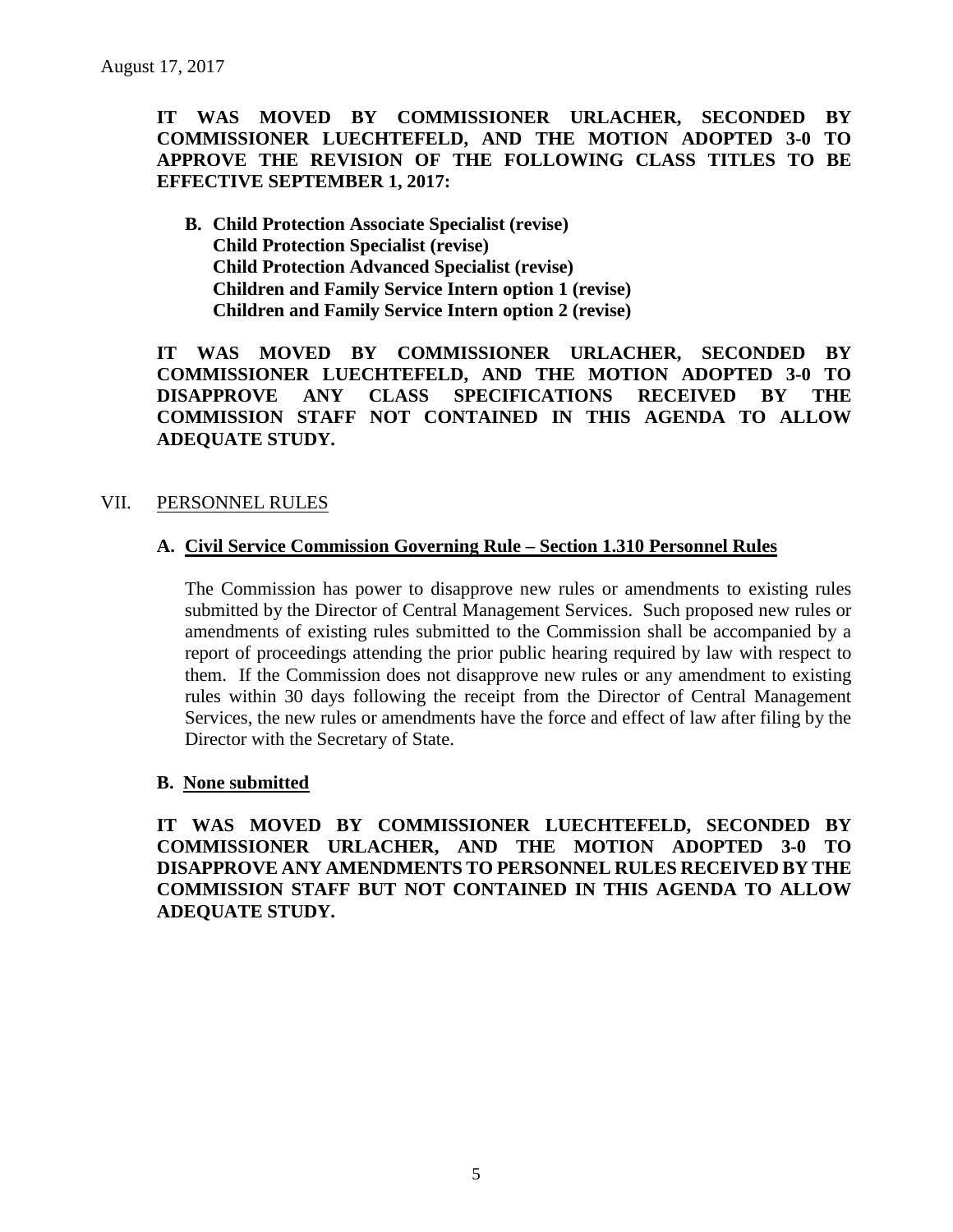#### VIII. MOTION TO CLOSE A PORTION OF THE MEETING

**IT WAS MOVED BY COMMISSIONER URLACHER, SECONDED BY COMMISSIONER LUECHTEFELD, AND BY ROLL CALL VOTE THE MOTION ADOPTED 3-0 TO CLOSE A PORTION OF THE MEETING PURSUANT TO SUBSECTIONS 2(c)(1), 2(c)(4), AND 2(c)(11) OF THE OPEN MEETINGS ACT.**

> **SICKMEYER YES FINCH LUECHTEFELD YES URLACHER YES**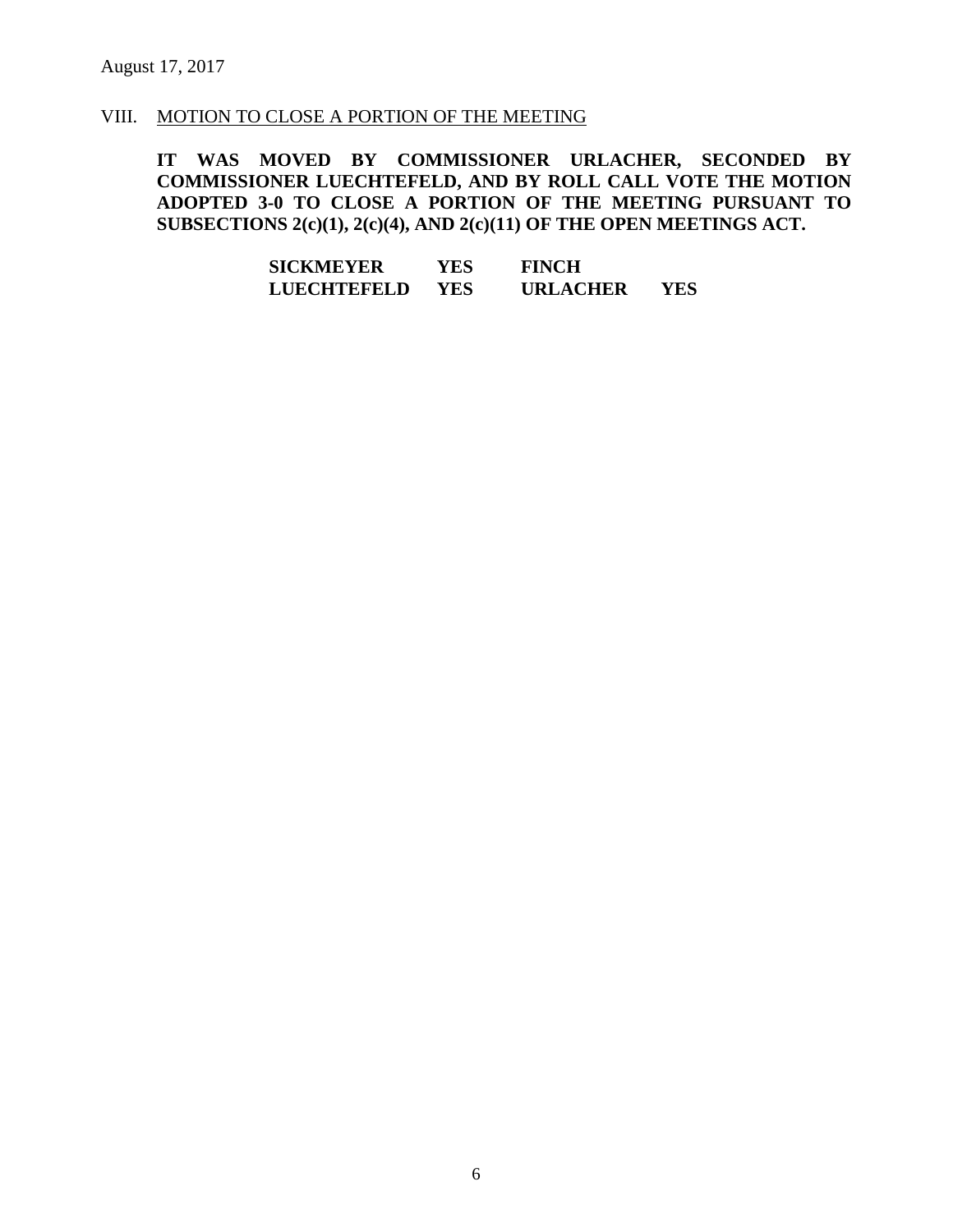# IX. RECONVENE THE OPEN MEETING

Upon due and proper notice, the regular open meeting of the Illinois Civil Service Commission was reconvened at 607 E. Adams Street, Suite 801, Springfield, Illinois at 12:15 p.m.

#### PRESENT

Chairman Timothy D. Sickmeyer; David Luechtefeld, and Casey Urlacher, Commissioners; Daniel Stralka, Executive Director; and Andrew Barris, Assistant Executive Director.

### X. NON-MERIT APPOINTMENT REPORT

Set forth below is the number of consecutive non-merit appointments made by each agency as reported by Central Management Services. There has been a meeting with Central Management Services to discuss these reports.

| <b>Agency</b>                           |                | $6/30/17$   7/31/17   7/31/16 |                |
|-----------------------------------------|----------------|-------------------------------|----------------|
| Agriculture                             | 17             | 16                            | 3              |
| <b>Central Management Services</b>      |                | 4                             | 6              |
| <b>Children and Family Services</b>     | 1              | 0                             | 1              |
| Commerce and Economic Opportunity       | $\overline{2}$ | $\bf{0}$                      | $\overline{0}$ |
| <b>Emergency Management Agency</b>      | $\overline{0}$ | $\boldsymbol{0}$              | $\mathbf{1}$   |
| <b>Employment Security</b>              | $\overline{2}$ | 1                             | $\overline{2}$ |
| Financial and Professional Regulation   | 1              | $\mathbf{1}$                  | $\overline{1}$ |
| Guardianship and Advocacy               | $\overline{c}$ | $\boldsymbol{0}$              | $\overline{0}$ |
| <b>Healthcare and Family Services</b>   | $\overline{7}$ | 5                             | 5              |
| <b>Historic Preservation Agency</b>     | 10             | 10                            | $\mathbf{1}$   |
| Human Rights Department                 | $\overline{0}$ | $\boldsymbol{0}$              | $\mathbf{1}$   |
| <b>Human Services</b>                   | 15             | 13                            | 9              |
| Insurance                               | $\overline{0}$ | $\bf{0}$                      | $\overline{1}$ |
| Labor Relations Board-Educational       | $\overline{c}$ | 1                             | $\overline{0}$ |
| Lottery                                 | $\mathbf{1}$   | $\bf{0}$                      | $\overline{0}$ |
| <b>Natural Resources</b>                | 57             | 43                            | 28             |
| Property Tax Appeal Board               |                | 1                             | 0              |
| <b>Public Health</b>                    | $\overline{2}$ | $\overline{2}$                | $\overline{0}$ |
| Revenue                                 | 1              | $\boldsymbol{0}$              | $\overline{0}$ |
| <b>State Fire Marshal</b>               | 1              | $\boldsymbol{0}$              | $\mathbf{1}$   |
| <b>State Police</b>                     | 4              | 3                             | $\overline{0}$ |
| <b>State Retirement Systems</b>         | 4              | $\overline{\mathbf{4}}$       | $\overline{2}$ |
| Transportation                          | 1              | $\bf{0}$                      | $\overline{0}$ |
| Veterans' Affairs                       | $\overline{2}$ | 3                             | $\overline{0}$ |
| <b>Workers' Compensation Commission</b> | 1              | $\mathbf{1}$                  | 3              |
| <b>Totals</b>                           | 141            | 108                           | 65             |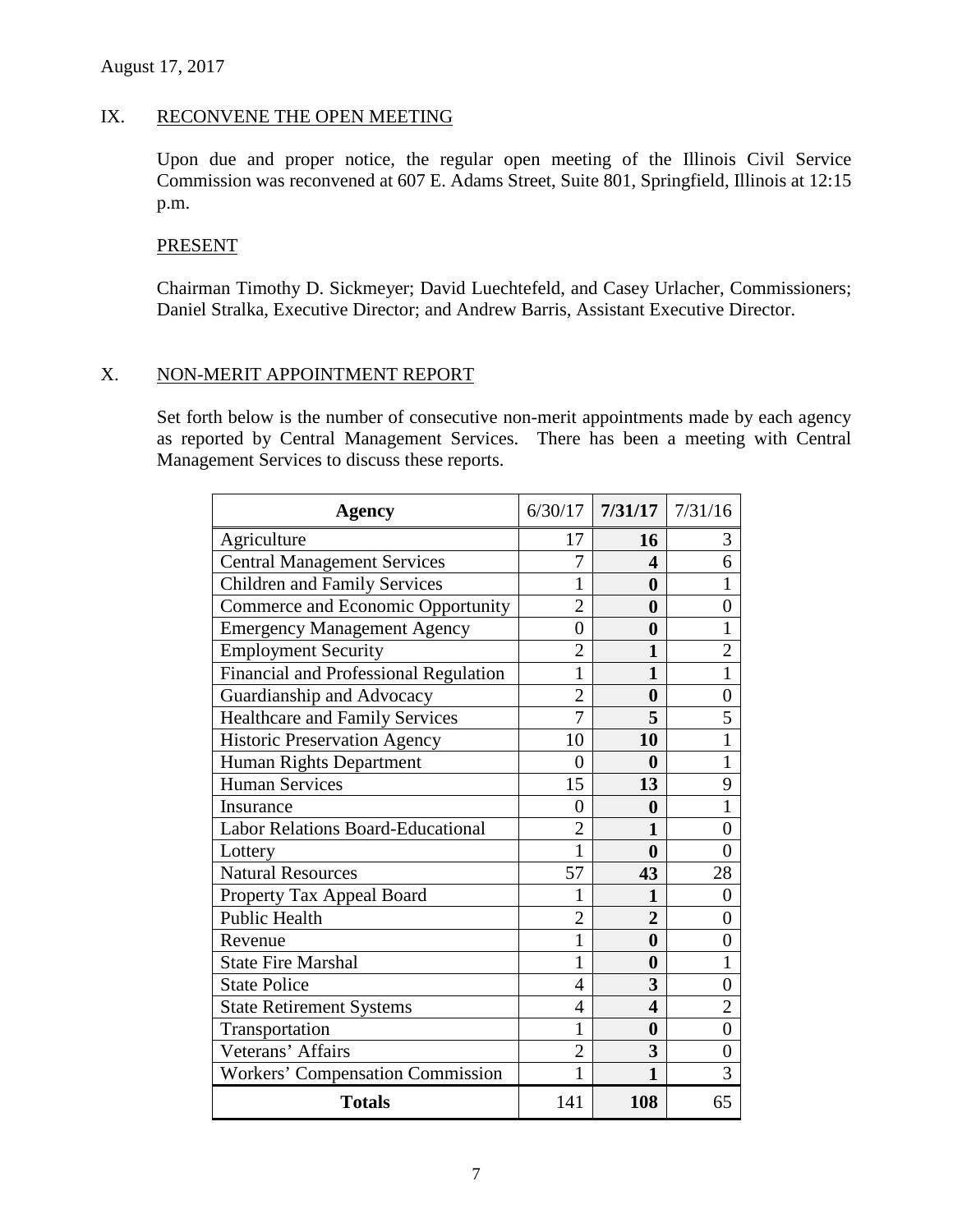# XI. INTERLOCUTORY APPEAL

# **S-23-17**

| Employee | Tracee M. Clark                                                                        | <b>Appeal Date</b>   | 10/31/16                                                                |
|----------|----------------------------------------------------------------------------------------|----------------------|-------------------------------------------------------------------------|
| Agency   | <b>Human Services</b>                                                                  | <b>Decision Date</b> | 08/04/17                                                                |
| Type     | Suspension                                                                             | ALJ                  | <b>Andrew Barris</b>                                                    |
| Issue    | Employee's suspension was   Proposal for<br>less than 30 days in a 12-<br>month period | Decision             | Dismissed for no jurisdiction,<br>subject to approval of<br>Commission. |

**IT WAS MOVED BY COMMISSIONER URLACHER, SECONDED BY COMMISSIONER LUECHTEFELD, AND BY ROLL CALL VOTE OF 3-0 THE MOTION ADOPTED TO AFFIRM AND ADOPT THE PROPOSAL FOR DECISION OF THE ADMINISTRATIVE LAW JUDGE TO DISMISS THE APPEAL BECAUSE NO JURISDICTION EXISTS BECAUSE THE EMPLOYEE'S PREVIOUS SUSPENSION WAS REDUCED FROM 30 DAYS TO A WRITTEN REPRIMAND RESULTING IN THE SUSPENSION THAT IS THE SUBJECT OF THIS APPEAL AMOUNTING TO LESS THAN 30 DAYS WITHIN A 12-MONTH PERIOD.** 

| <b>SICKMEYER</b>   | YES. | <b>FINCH</b>    |     |
|--------------------|------|-----------------|-----|
| <b>LUECHTEFELD</b> | YES- | <b>URLACHER</b> | YES |

### XII. PUBLICLY ANNOUNCED DECISIONS RESULTING FROM APPEALS

### **DA-5-17**

| Employee    | Olajumoke Adubifa     | <b>Appeal Date</b>              | 7/27/16           |
|-------------|-----------------------|---------------------------------|-------------------|
| Agency      | <b>Human Services</b> | Decision Date $\frac{8}{04/17}$ |                   |
| Appeal Type | Discharge             | Proposal for                    | Discharge upheld. |
| <b>ALJ</b>  | <b>Andrew Barris</b>  | Decision                        |                   |

**IT WAS MOVED BY COMMISSIONER URLACHER, SECONDED BY COMMISSIONER LUECHTEFELD, AND BY ROLL CALL VOTE OF 3-0 THE MOTION ADOPTED TO AFFIRM AND ADOPT THE FINDINGS OF FACT OF SAID PROPOSAL AND PARTIALLY AFFIRM AND ADOPT THE CONCLUSIONS OF LAW OF SAID PROPOSAL WHILE MODIFYING THE RECOMMENDATION TO UPHOLD THE DISCHARGE. THE PARTIALLY PROVEN CHARGES DO NOT WARRANT DISCHARGE CONSIDERING THE NATURE OF THE OFFENSE, THE EMPLOYEE'S PERFORMANCE RECORD INCLUDING DISCIPLINARY HISTORY, AND THE EMPLOYEE'S LENGTH OF CONTINUOUS SERVICE, SPECIFICALLY:**

- **CONTINUOUS SERVICE DATE OF NOVEMBER 3, 2003;**
- **LIMITED PRIOR DISCIPLINE WITH ONLY A WRITTEN REPRIMAND. MORE IMPORTANTLY, THE PRIOR DISCIPLINE OCCURRED AFTER MANY OF THE ALLEGATIONS AT ISSUE IN THIS CASE. THE**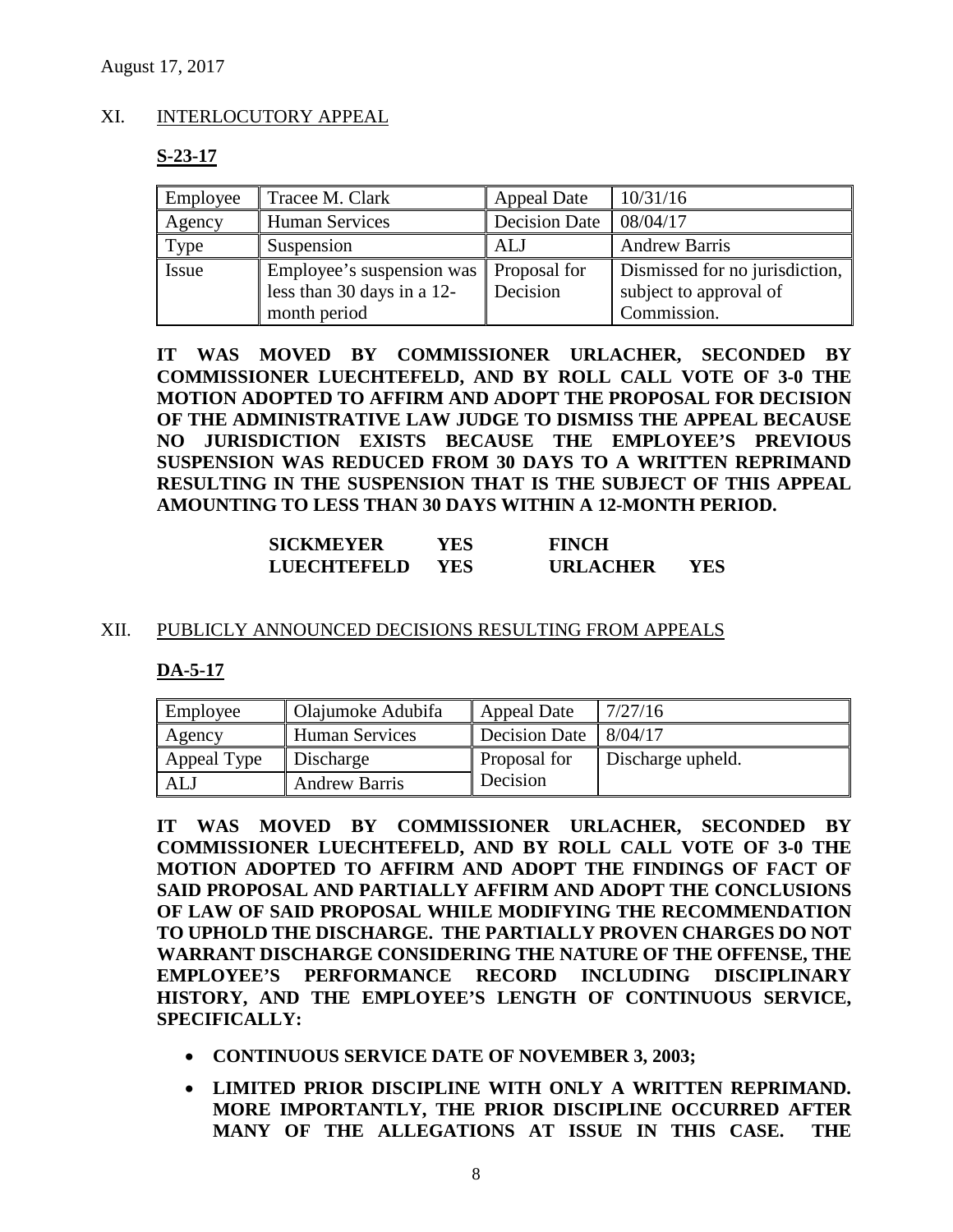**EMPLOYEE WAS NOT GIVEN A CHANCE TO TAKE THE PRIOR DISCIPLINE INTO ACCOUNT AND APPLY IT TO HER FUTURE PERFORMANCE. MEANWHILE THE EMPLOYEE WAS DEALING WITH THE DEBILITATING EFFECT OF HEALTH ISSUES AND SUBSEQUENT SURGERY DURING THE RELEVANT TIME PERIOD; AND**

• **HISTORY OF POSITIVE PERFORMANCE EVALUATIONS.**

**GIVEN ALL OF THE ABOVE, PROGRESSIVE CORRECTIVE DISCIPLINE SHOULD BE IMPOSED FOR THE PARTIALLY PROVEN CHARGES. SECTION 302.626 SPECIFICALLY STATES, "UNLESS GROUNDS CLEARLY ARE PRESENT WARRANTING IMMEDIATE DISCHARGE OR SUSPENSION PENDING DISCHARGE, EMPLOYEES SHALL BE SUBJECT TO CORRECTIVE DISCIPLINE PROGRESSIVELY UTILIZING COUNSELING, WARNINGS, AND/OR SUSPENSION, AS THE FACTS AND CIRCUMSTANCES DICTATE, PRIOR TO DISCHARGE. IF AN EMPLOYEE'S WORK OR WORK-RELATED CONDUCT REMAINS UNACCEPTABLE AFTER THE APPLICATION OF PROGRESSIVE CORRECTIVE DISCIPLINE, SUCH EMPLOYEE MAY BE DISCHARGED IN ACCORDANCE WITH THE APPROPRIATE RULES."** 

**THE EMPLOYEE HAS WORKED FOR THE STATE OF ILLINOIS FOR APPROXIMATELY 13 YEARS WITH ALMOST NO ISSUES REGARDING HER WORK PERFORMANCE WHILE RECEIVING POSITIVE PERFORMANCE EVALUATIONS. ANY ISSUES WITH HER WORK PERFORMANCE NEVER MANIFESTED UNTIL SHE ENCOUNTERED HER OWN PERSONAL HEALTH ISSUES AND WENT ON A LEAVE OF ABSENCE. MOREOVER, SHE WAS NEVER GIVEN A SUBSTANTIAL CHANCE TO IMPROVE HER PERFORMANCE UPON HER RETURN FROM THE LEAVE OF ABSENCE AS SHE WAS ALMOST IMMEDIATELY DISCHARGED AFTER HER RETURN FROM LEAVE.** 

**ALTHOUGH THE CHARGES WERE PARTIALLY PROVEN, IT IS DIFFICULT TO ACCEPT THE EGREGIOUSNESS OF SUCH CHARGES WHEN THE PETITIONER DID NOT SPECIFICALLY INCLUDE IN THE STATEMENT OF CHARGES THE DATE OR TIME PERIOD THE EMPLOYEE HAD A DUTY TO PERFORM A TASK AND THEN FAILED IN THAT DUTY. MOREOVER, THE ORIGINAL STATEMENT OF CHARGES CONTAINED THE SAME TYPE OF ERRORS FOR WHICH THE EMPLOYEE WAS DISCIPLINED, I.E., USING THE WRONG INITIALS TO IDENTIFY A RESIDENT OF SHAPIRO.** 

**FOR ALL THESE REASONS THE PARTIALLY PROVEN CHARGES DO NOT RISE TO THE LEVEL WHICH SOUND PUBLIC OPINION RECOGNIZES AS GOOD CAUSE FOR THE EMPLOYEE TO NO LONGER HOLD THE POSITION. THE PROVEN CHARGES WARRANT A 90-DAY SUSPENSION PLUS THE DURATION OF THE SUSPENSION PENDING DISCHARGE.** 

| <b>SICKMEYER</b>   | YES | <b>FINCH</b>    |     |
|--------------------|-----|-----------------|-----|
| <b>LUECHTEFELD</b> | YES | <b>URLACHER</b> | YES |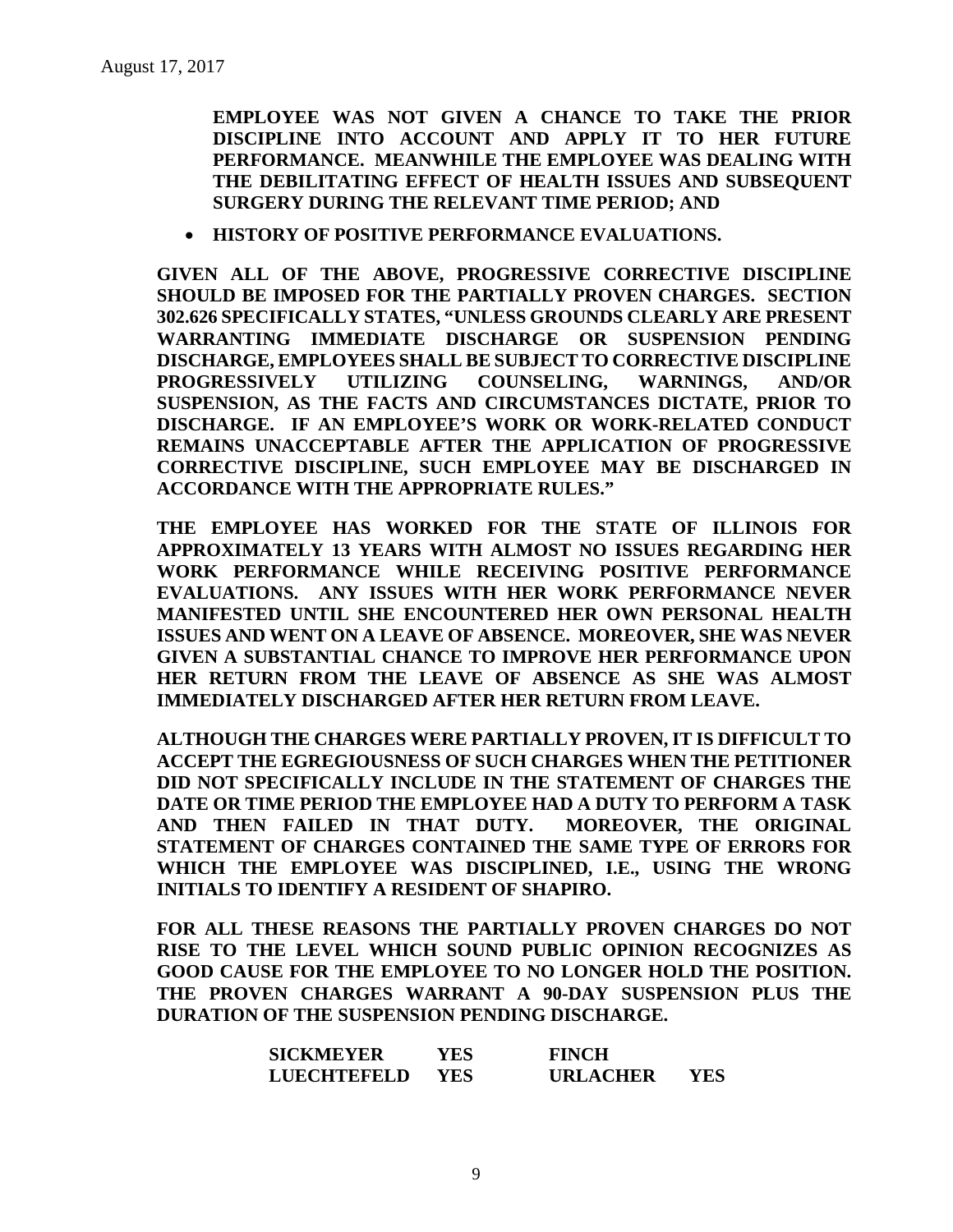# **DA-31-17**

| Employee    | James A. Leeds                             | <b>Appeal Date</b> | 1/11/17           |
|-------------|--------------------------------------------|--------------------|-------------------|
| Agency      | Children & Family Services   Decision Date |                    | 8/04/17           |
| Appeal Type | Discharge                                  | Proposal for       | Discharge upheld. |
| ALJ         | Andrew Barris                              | Decision           |                   |

**IT WAS MOVED BY COMMISSIONER URLACHER, SECONDED BY COMMISSIONER LUECHTEFELD, AND BY ROLL CALL VOTE OF 3-0 THE MOTION ADOPTED TO AFFIRM AND ADOPT THE FINDINGS OF FACT OF SAID PROPOSAL AND PARTIALLY AFFIRM AND ADOPT THE CONCLUSIONS OF LAW OF SAID PROPOSAL WHILE MODIFYING THE RECOMMENDATION TO UPHOLD THE DISCHARGE. THE PARTIALLY PROVEN CHARGES DO NOT WARRANT DISCHARGE CONSIDERING THE NATURE OF THE OFFENSE, THE EMPLOYEE'S PERFORMANCE RECORD INCLUDING DISCIPLINARY HISTORY, AND THE EMPLOYEE'S LENGTH OF CONTINUOUS SERVICE, SPECIFICALLY:**

- **16 YEARS OF CONTINUOUS SERVICE;**
- **NO PRIOR DISCIPLINE;**
- **POSITIVE PERFORMANCE EVALUATIONS;**
- **OTHER THAN THE CHARGES AT ISSUE, THE EVIDENCE INDICATES THE EMPLOYEE HELPED OUT FELLOW WORKERS WHO NEEDED ASSISTANCE IN ADDITION TO ADDRESSING HIS OWN CASELOAD;**
- **DCFS CLIENTS AT ISSUE SPECIFICALLY TESTIFIED THAT LEEDS WAS A GOOD EMPLOYEE ON THEIR BEHALF; AND**
- **DCFS CLIENTS AT ISSUE SPECIFICALLY TESTIFIED THAT LEEDS' CONDUCT WAS IN NO WAY DETRIMENTAL TO THEIR FAMILIES.**

**GIVEN ALL OF THE ABOVE, PROGRESSIVE CORRECTIVE DISCIPLINE SHOULD BE IMPOSED FOR THE PARTIALLY PROVEN CHARGES. SECTION 302.626 SPECIFICALLY STATES, "UNLESS GROUNDS CLEARLY ARE PRESENT WARRANTING IMMEDIATE DISCHARGE OR SUSPENSION PENDING DISCHARGE, EMPLOYEES SHALL BE SUBJECT TO CORRECTIVE DISCIPLINE PROGRESSIVELY UTILIZING COUNSELING, WARNINGS, AND/OR SUSPENSION, AS THE FACTS AND CIRCUMSTANCES DICTATE, PRIOR TO DISCHARGE. IF AN EMPLOYEE'S WORK OR WORK-RELATED CONDUCT REMAINS UNACCEPTABLE AFTER THE APPLICATION OF PROGRESSIVE CORRECTIVE DISCIPLINE, SUCH EMPLOYEE MAY BE DISCHARGED IN ACCORDANCE WITH THE APPROPRIATE RULES."** 

**ALTHOUGH THE PREPONDERANCE OF THE EVIDENCE INDICATES THE EMPLOYEE MADE SERIOUS MISTAKES IN VIOLATION OF DCFS RULES, THE EVIDENCE INDICATED THAT THE EMPLOYEE WAS A LONG-TERM, ENTHUSIASTIC, AND EXCEPTIONAL EMPLOYEE WHO GENUINELY CARED**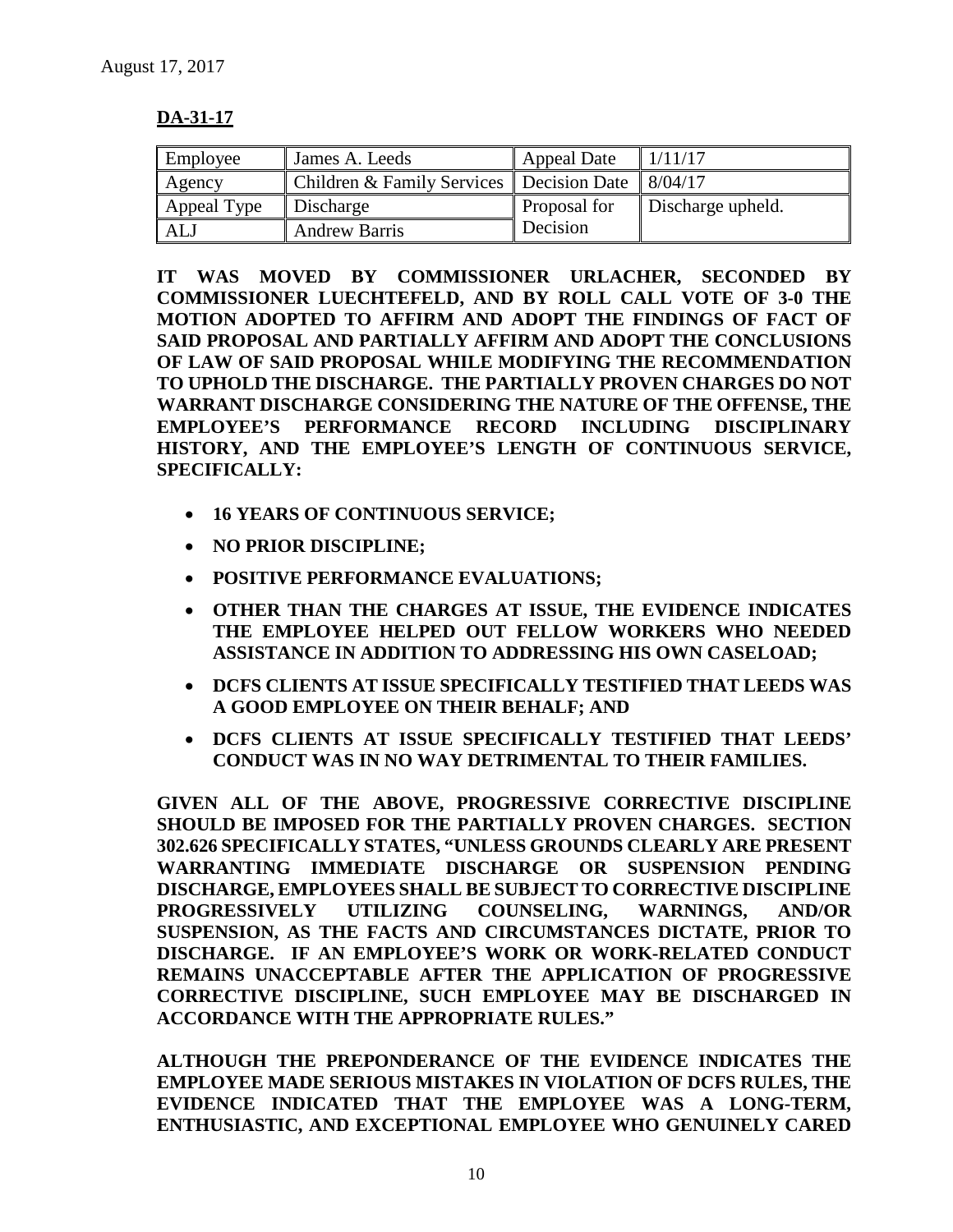**ABOUT THE CLIENTS HE SERVED AND HE PUT OUT SIGNIFICANT EFFORT IN HELPING BOTH HIS CLIENTS AND HIS FELLOW WORKERS. MOREOVER, THERE WAS NO EVIDENCE THAT THE CLIENTS AT ISSUE WERE ACTUALLY EXPOSED TO ANY RISKS AND/OR DETRIMENTAL EFFECTS DUE TO HIS MISTAKES. WHILE LEEDS MAY HAVE INTENTIONALLY MISPRESENTED THE LOCATIONS OF THE CONTACTS, THE EVIDENCE INDICATES THAT HE HAD SUBSTANTIAL, CONSISTENT AND ENGAGED CONTACT WITH THE CLIENTS DURING THE RELEVANT TIME FRAMES AND HIS ACTIONS GENUINELY HELPED THE CLIENTS AT ISSUE.** 

**THE CIVIL SERVICE COMMISSION UNDERSTANDS THE IMPORTANCE FOR THE DEPARTMENT OF CHILDREN AND FAMILY SERVICES TO ENSURE ITS EMPLOYEES ARE AWARE THAT FALSIFICATION OF ENTRIES INTO THE SACWIS SYSTEM WILL NOT BE TOLERATED. SUCH CONDUCT MAY CERTAINLY WARRANT THE IMPOSITION OF THE ULTIMATE DISCIPLINE – DISCHARGE – AT TIMES. CONSIDERING THE MULTITUDE OF FACTS NOTED ABOVE, IT WOULD NOT BENEFIT THE STATE TO IMPOSE SUCH A DRASTIC PENALTY GIVEN THESE PARTICULAR FACTS AND CIRCUMSTANCES. RATHER, PROGRESSIVE CORRECTIVE DISCIPLINE SHOULD BE UTILIZED BASED UPON THE EMPLOYEE'S LONG HISTORY OF SERVICE WITH THE STATE OF ILLINOIS, HIS POSITIVE PERFORMANCE EVALUATIONS, AND HIS LACK OF PRIOR DISCIPLINE.**

**FOR ALL THE ABOVE REASONS THE PROVEN CHARGES DO NOT RISE TO THE LEVEL WHICH SOUND PUBLIC OPINION RECOGNIZES AS GOOD CAUSE FOR THE EMPLOYEE TO NO LONGER HOLD THE POSITION. THE PROVEN CHARGES WARRANT A 90-DAY SUSPENSION PLUS THE DURATION OF THE SUSPENSION PENDING DISCHARGE IN LIEU OF DISCHARGE.** 

| <b>SICKMEYER</b>   | YES  | <b>FINCH</b>    |     |
|--------------------|------|-----------------|-----|
| <b>LUECHTEFELD</b> | YES. | <b>URLACHER</b> | YES |

**S-38-17**

| Employee    | Tracee M. Clark       | Appeal Date   | 3/03/17                      |
|-------------|-----------------------|---------------|------------------------------|
| Agency      | <b>Human Services</b> | Decision Date | 8/04/17                      |
| Appeal Type | Suspension            | Proposal for  | 10-day suspension reduced to |
| <b>ALJ</b>  | <b>Andrew Barris</b>  | Decision      | 5-day suspension.            |

**IT WAS MOVED BY COMMISSIONER URLACHER, SECONDED BY COMMISSIONER LUECHTEFELD, AND BY ROLL CALL VOTE OF 3-0 THE MOTION ADOPTED TO AFFIRM AND ADOPT THE PROPOSAL OF THE ADMINISTRATIVE LAW JUDGE THAT THE PARTIALLY PROVEN CHARGES WARRANT A 5-DAY SUSPENSION FOR THE REASONS SET FORTH IN THE PROPOSAL FOR DECISION DATED AUGUST 4, 2017.**

| <b>SICKMEYER</b>   | YES  | <b>FINCH</b>    |     |
|--------------------|------|-----------------|-----|
| <b>LUECHTEFELD</b> | YES. | <b>URLACHER</b> | YES |